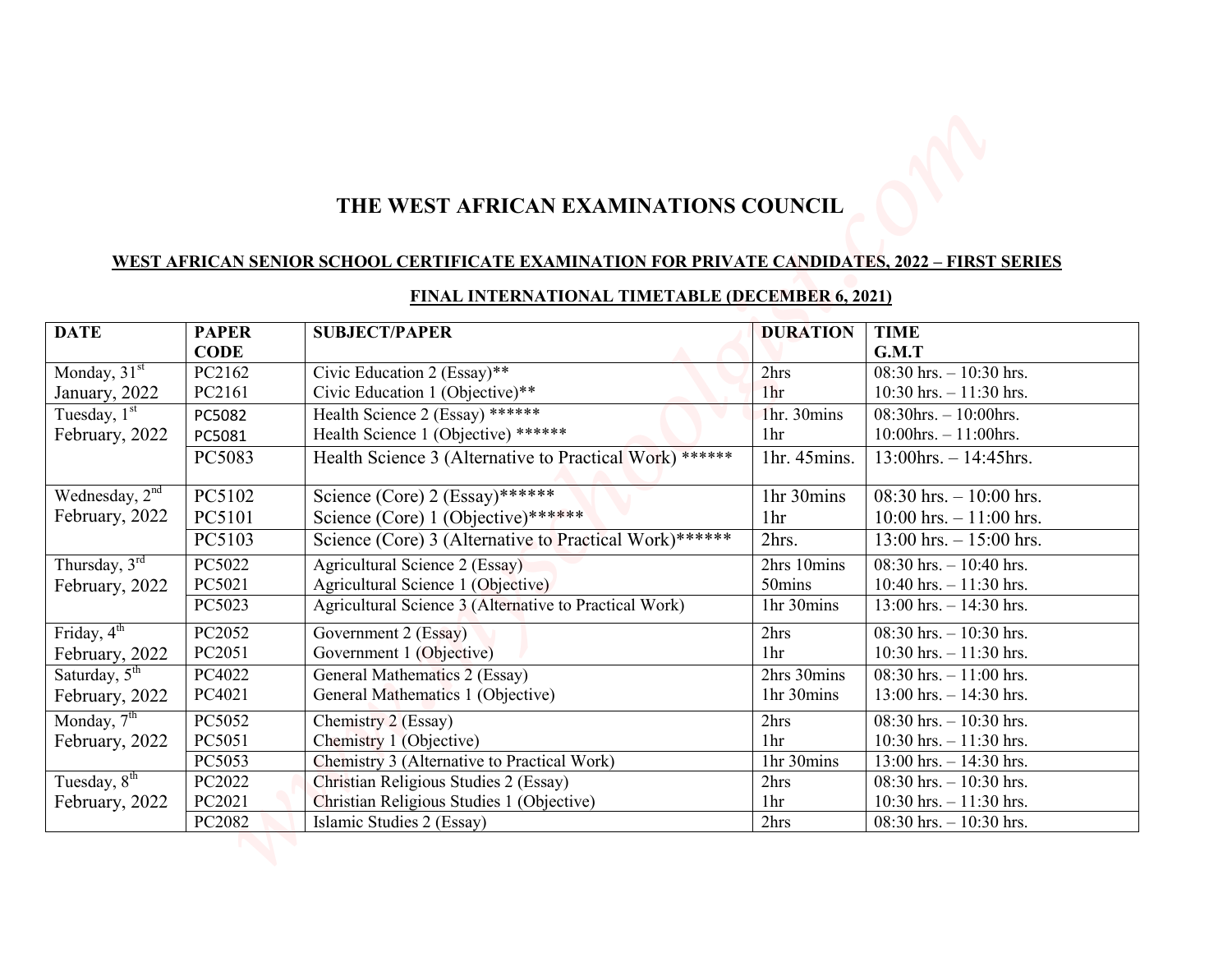|                             | PC2081           | Islamic Studies 1 (Objective)                                               | 1 <sup>hr</sup>                   | 10:30 hrs. $-11:30$ hrs.                                                                                            |
|-----------------------------|------------------|-----------------------------------------------------------------------------|-----------------------------------|---------------------------------------------------------------------------------------------------------------------|
|                             | PC2072           | History 2 $(Essay)$ ****/*******                                            | 2hrs.                             | $13:00$ hrs. $-15:00$ hrs.                                                                                          |
|                             | PC2071           | History 1 (Objective) ****/******                                           | $1hr$ .                           | $15:00$ hrs. $-16:00$ hrs.                                                                                          |
| Wednesday, $9th$            | PC5122           | Physics 2 (Essay)                                                           | 1hr 30mins                        | $08:30$ hrs. $-10:00$ hrs.                                                                                          |
| February, 2022              | PC5121           | Physics 1 (Objective)                                                       | 1hr 15mins                        | $10:00$ hrs. $-11:15$ hrs.                                                                                          |
|                             | PC5123           | Physics 3 (Alternative to Practical Work)                                   | 2hrs 45mins                       | $13:00$ hrs. $- 15:45$ hrs.                                                                                         |
| Thursday, $10^{th}$         | PC2042<br>PC2041 | Geography 2(Essay)                                                          | 2hrs<br>1hr                       | $08:30$ hrs. $-10:30$ hrs.                                                                                          |
| February, 2022              | PC2043           | Geography 1(Objective)<br>Geography 3 (Practical and Physical Geography)    | 1hr 50mins                        | 10:30 hrs. $-11:30$ hrs.<br>$13:00$ hrs. $-14:50$ hrs.                                                              |
| Friday, $11^{th}$           | PC4012           | Further Mathematics 2 (Essay)                                               | 2hrs 30mins                       | $08:30$ hrs. $-11:00$ hrs.                                                                                          |
| February, 2021              | PC4011           |                                                                             |                                   |                                                                                                                     |
|                             |                  | Further Mathematics 1 (Objective)                                           | 1hr 30mins                        | $14:00$ hrs. $- 15:30$ hrs.                                                                                         |
| Saturday, 12 <sup>th</sup>  | PC3022<br>PC3021 | English Language 2 (Essay)                                                  | 2 <sub>hrs</sub><br>1hr           |                                                                                                                     |
| February, 2022              | PC3023/B         | English Language 1 (Objective)<br>English Language 3 (Test of Orals)**/**** | 45mins                            |                                                                                                                     |
|                             |                  |                                                                             |                                   |                                                                                                                     |
| Monday, 14 <sup>th</sup>    | PC5042           | Biology 2 (Essay)                                                           | $1hr$ 40mins                      | $08:30$ hrs. $-10:10$ hrs.                                                                                          |
| February, 2022              | PC5041           | Biology 1 (Objective)                                                       | 50mins                            | $10:10$ hrs. $-11:00$ hrs.                                                                                          |
|                             | PC5043           | Biology 3 (Alternative to Practical Work)                                   | 2hrs<br>13.00 hrs. $- 15:00$ hrs. |                                                                                                                     |
| Tuesday, $15^{\text{th}}$   | PC2102           | Literature-In-English 2(Prose)                                              | 1hr 15mins                        | $08:30$ hrs. $-10:30$ hrs.<br>10:30 hrs. $- 11:30$ hrs.<br>$13:00$ hrs. $-13:45$ hrs.<br>$08:30$ hrs. $-09:45$ hrs. |
| February, 2022              | PC2101           | Literature-In-English 1 (Objective)                                         | 1 <sub>hr</sub>                   | $09:45$ hrs. $-10:45$ hrs.                                                                                          |
|                             | PC2103           | Literature-in-English 3 (Drama & Poetry)                                    | 2hrs 30mins                       | $13:00$ hrs. $- 15:30$ hrs.                                                                                         |
| Wednesday, 16 <sup>th</sup> | PC2032           | Economics 2 (Essay)                                                         | 2hrs                              | $08:30$ hrs. $-10:30$ hrs.                                                                                          |
| February, 2022              | PC2031           | Economics 1 (Objective)                                                     | 1 <sup>hr</sup>                   | 10:30 hrs. $-11:30$ hrs                                                                                             |
| Thursday, $17^{\text{th}}$  | PC3023/A         | English Language 3 (Orals)******                                            | 45mins                            | $O8:30$ hrs. $-09:15$ hrs. $1st$ Set                                                                                |
| February, 2022              | PC3023/A         | English Language 3 (Orals)******                                            | 45mins                            | 09:30hrs. - 10:15hrs. $2nd$ Set                                                                                     |
|                             | PC1032           | Commerce 2 (Essay)                                                          | 2hrs                              | $13:00$ hrs. $-15:00$ hrs.                                                                                          |
|                             | PC1031           | Commerce 1 (Objective)                                                      | 50mins                            | $15:00$ hrs. $- 15:50$ hrs.                                                                                         |
| Friday, 18 <sup>th</sup>    | PC3272           | Hausa 2 (Essay)**                                                           | 2hrs                              | $08:30$ hrs. $-10:30$ hrs.                                                                                          |
| February, 2022              | PC3271           | Hausa 1 (Objective)**                                                       | 1 <sup>hr</sup>                   | 10:30 hrs. $-11:30$ hrs.                                                                                            |
|                             | PC3282           | Igbo 2 (Essay)**                                                            | 2hrs                              | $08:30$ hrs. $-10:30$ hrs.                                                                                          |
|                             | PC3281           | Igbo 1 (Objective)**                                                        | 1 <sup>hr</sup>                   | 10:30 hrs. $-11:30$ hrs.                                                                                            |
|                             | PC3292           | Yoruba 2 (Essay)**                                                          | 2hrs                              | $08:30$ hrs. $-10:30$ hrs.                                                                                          |
|                             | PC3291           | Yoruba 1 (Objective)**                                                      | 1 <sub>hr</sub>                   | 10:30 hrs. $-11:30$ hrs.                                                                                            |